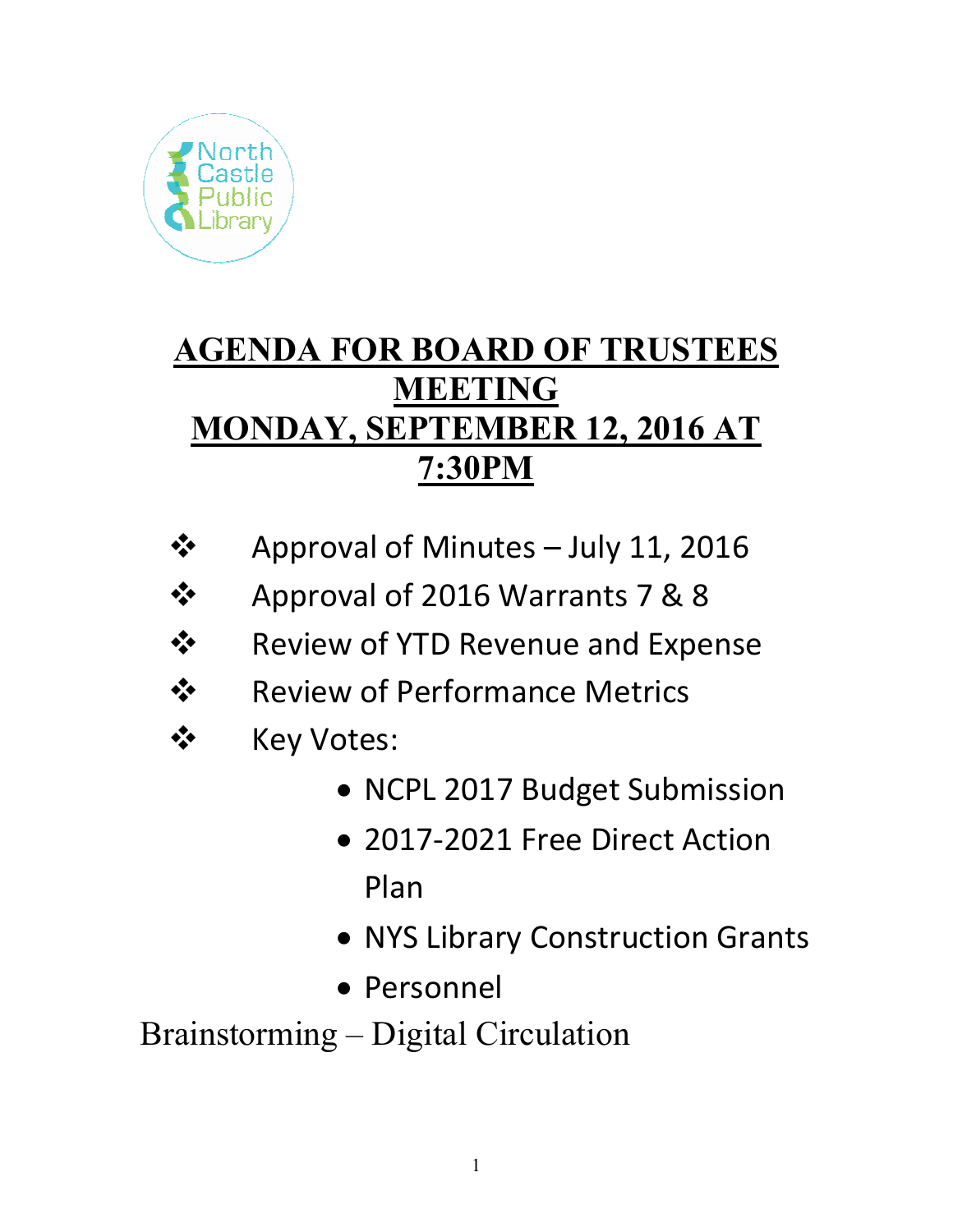## **North Castle Public Library**

### **Library Board of Trustee Minutes – September 12, 2016**

Sean Ryan called meeting to order at 7:32PM.

#### **In attendance:**

**Trustees:** David Charney, Lisa Meyer Chorne, Jeanne Lapsker, Jennifer Paulson Lee, Jerry March, Stephanie Paul, Sean Ryan and Scott Stopnik.

**Library:** Megan Dean, Edie Martimucci

**Friends:** Marilyn Heimerdinger

**Approval of Minutes**: A motion to approve the July 11, 2016 minutes was made by Jerry and Stephanie seconded.All were in favor.

**Approval of NCPL 2016 Warrant 7:** Total expenses included in Warrant 7 are \$26,700.05 of which the Friends are paying \$11,002.22. Thank you Friends for your continuing support!!! David made motion to approve, Jerry seconded. All were in favor.

**Approval of NCPL 2016 Warrant 8:** Total expenses included in Warrant 8 are for \$34,509.45 of which the Friends are paying \$10,087.21. Thank you Friends for your continuing support!!! David made motion to approve, Jerry seconded. All were in favor.

#### **Key Votes:**

**Approval to hire Anne Beier** as an hourly librarian effective August 29, 2016 at an hourly rate of \$24/hour. A motion to approve was made by Jeanne, Lisa seconded. All were in favor.

**Approval to hire Julio Lazo** as an hourly page effective September 12, 2016 at an hourly rate of \$11/hour. A motion to approve was made by Jeanne, Lisa seconded. All were in favor.

**Approval to increase the hourly pay of Susanne Meccio** from \$11/hour to \$13/hour effective September 12, 2016. A motion to approve was made by Jeanne, Jennifer seconded. All were in favor.

**Approval of the 2017 NCPL Budget submission** - David made motion to approve, Jeanne seconded. All were in favor.

**Approval of the 2017-2021 Free Direct Action Plan:** This plan item in the WLS Plan of Service for 2017-2021 includes a change on Page 1 in the second paragraph under Section 1 (see *bold underscored* sentence): **For individuals meeting more than one of the eligibility requirements, the local library status will be determined based on the priority order of where they: (1) live, (2) work, (3) go to school or (4) own real property.** Member libraries shall require proof of eligibility before issuing a system-wide borrower's card. Jennifer made motion. Jerry seconded. All were in favor.

**Approval of an increase in our two 2016 - 2019 NYS Library Construction Grant Applications:** our two grant applications (NWP and Armonk) have now been submitted for a total investment of \$410,356. Scott made motion to approve the increase to \$410,356, David seconded. All were in favor. It was further agreed that Edie and Sean will work with WLS through